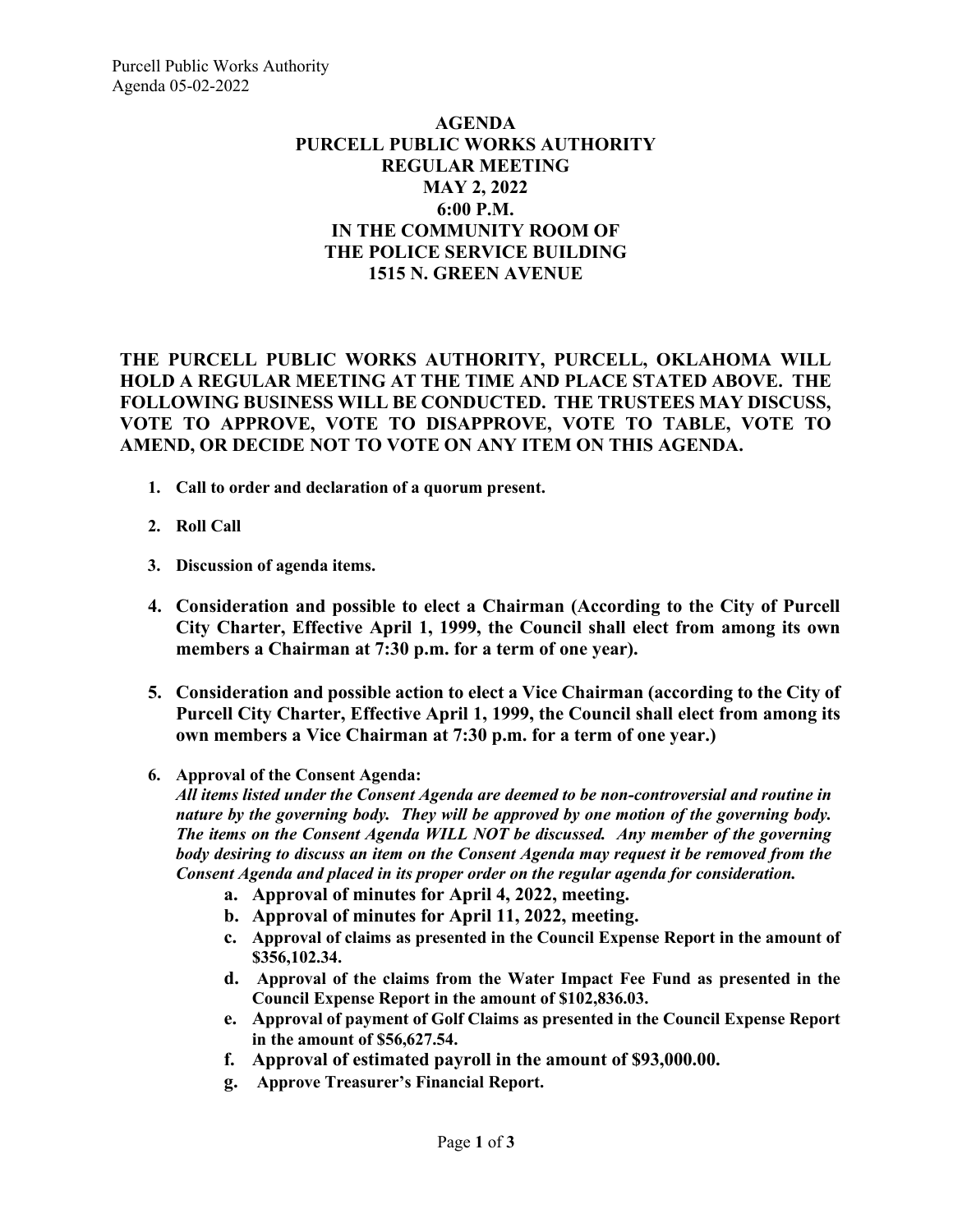- **7. Discussion and possible action on items removed from the consent agenda.**
- **8. Discussion and possible action concerning Distributive Generation (Solar) Power policies. (Tomas Loma Request to be heard.)**
- **9. Discussion and possible action to award a contract for 9th Avenue Paving Improvements, and authorizing the Chairman, Vice-Chairman, or General Manager to sign.**
- **10. Discussion and possible action to award a contract for Penn Avenue Bridge Water Line Relocation, State Job No. 33484(04), and authorizing the Chairman, Vice-Chairman, or General Manager to sign.**
- **11. Discussion and possible action to award a contract for Canadian Avenue Lift Station, and authorizing the Chairman, Vice-Chairman, or General Manager to sign.**
- **12. Discussion and possible action on submitting plans and application to ODEQ for water system improvements to serve Everlee Heights Estates. Project is located south of SH 39, between Bryant and Eastern.**
- **13. Discussion and possible action on submitting plans and application to ODEQ for water system improvements to serve The Oaks. Project is located south of SH 39, between Bryant and Eastern.**
- **14. Consideration and possible action to approve payment of Signal Tek invoice in the sum of \$47,109.00 for signal light replacement at Grant & Green Ave**
- **15. Presentation and discussion concerning Purcell Municipal Hospital's quarterly report.**
- **16. EXECUTIVE SESSION: DISCUSSION, CONSIDERATION RE: AN EXECUTIVE SESSION TO BE HELD IN ACCORDANCE WITH 25 O.S. 307 § (B) (3).**
	- **a. Discussion and consideration of labor contract (Collective Bargaining Agreement) for fiscal year 2022-2023 between the City of Purcell and the FOP #194 in accordance with 25 O.S. § 307 (B) (2).**
- **17. EXECUTIVE SESSION: DISCUSSION, CONSIDERATION AND POSSIBLE ACTION CONCERNING ITEMS DISCUSSED IN EXECUTIVE SESSION IN ACCORDANCE WITH (25 O.S. 307 § (B) (3).**
	- **a. Discussion and consideration of labor contract (Collective Bargaining Agreement) for fiscal year 2022-2023 between the City of Purcell and the FOP #194 in accordance with 25 O.S. § 307 (B) (2).**
- **18. Trustee Comments.**
- **19. General Manager and Staff Comments.**